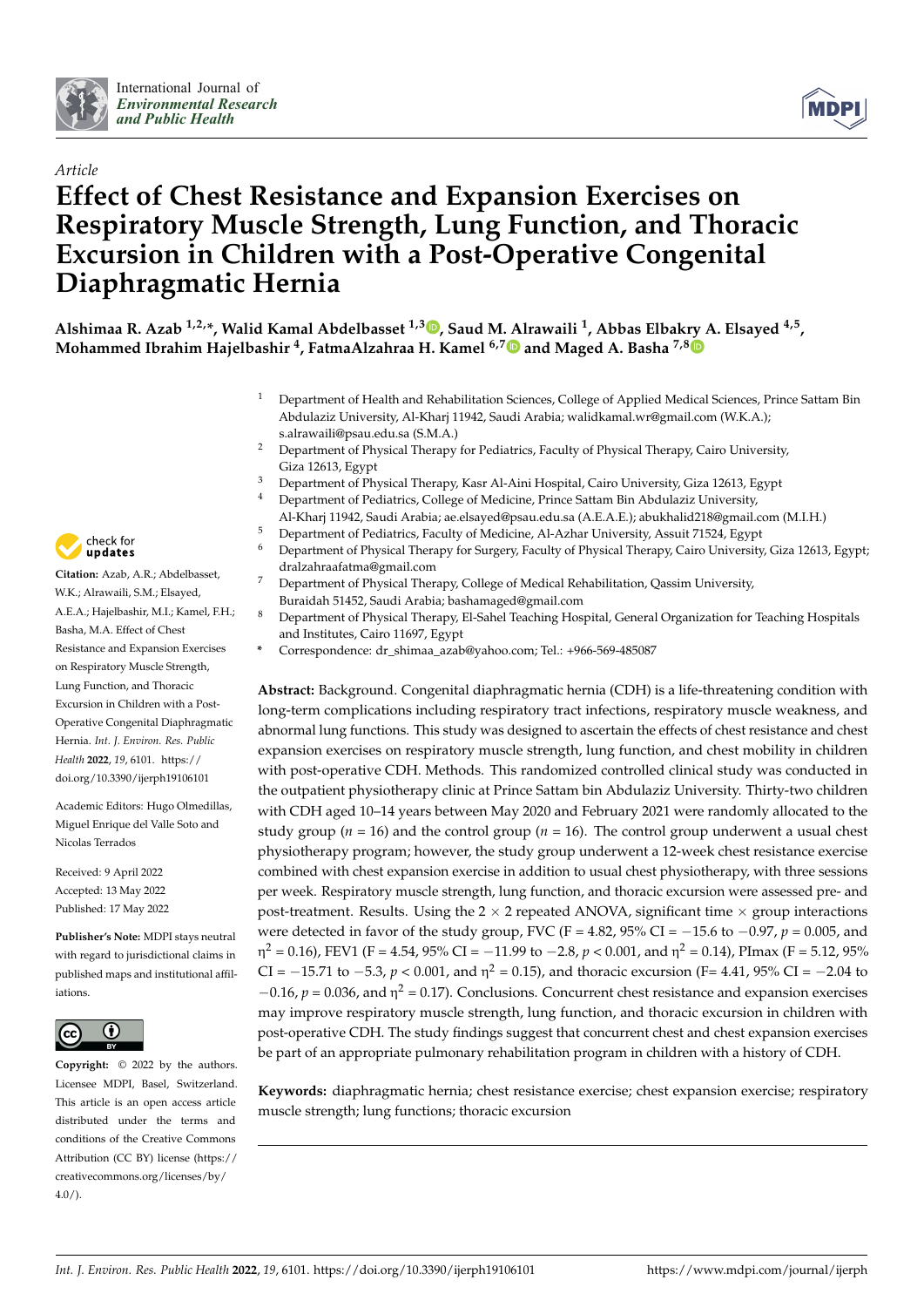# **1. Introduction**

Congenital diaphragmatic hernia (CDH) is a potentially fatal birth defect that occurs in 1 in 3000 live births [\[1\]](#page-7-0). It is caused by a lack of diaphragm muscularization during embryogenesis, resulting in an incomplete or absent diaphragm [\[2\]](#page-7-1), which leads to the presence of abdominal content in the thoracic cavity, interfering with normal lung development [\[3](#page-7-2)[,4\]](#page-7-3). The CDH may exist as an isolated lesion or as part of a syndrome with a higher prevalence among males than females, and often occurs as a unilateral condition, frequently on the left side [\[5\]](#page-7-4).

Survival rates in children with CDH have improved in recent decades due to advances in surgical and neonatal treatment [\[6\]](#page-7-5). The surviving children may suffer from long-term complications such as impairments in lung growth (lung hypoplasia), cardiovascular disorders, pulmonary hypertension, gastrointestinal problems, and recurrent occurrences of lower respiratory tract infection [\[7](#page-7-6)[,8\]](#page-7-7). In addition, survivors with CDH had significant lung dysfunction, including decreased total lung volume due to abnormal antenatal lung growth, peripheral airway obstruction, decreased specific compliance of the respiratory system, and decreased chest wall mobility compared to normal peers [\[9\]](#page-7-8). Furthermore, when compared to normal peers after surgical correction of diaphragmatic abnormality or mechanical ventilation, respiratory muscle strength was significantly lower in children with CDH due to decreased lung volume [\[10\]](#page-7-9).

However, there are many ways to treat children who have CDH, such as taking corticosteroids before they are born to help their lungs grow, or after they are born using conventional mechanical ventilation (CMV) or surgery to repair the diaphragm [\[11](#page-7-10)[–13\]](#page-8-0). There are many ways to help kids with chest and respiratory problems, such as respiratory muscle training [\[14\]](#page-8-1), chest physiotherapy [\[15\]](#page-8-2), and aerobic exercise training [\[16\]](#page-8-3). One of the physical therapy techniques used to treat chest disorders via encouraging the normal alignment of respiratory muscles with respiratory rhythm is chest resistance exercise through applying resistance to the sternal and coastal areas [\[17\]](#page-8-4). In contrast, chest expansion exercise is a whole-body exercise that merges active movements of the trunk and limbs with deep breathing. This type of exercise can enhance chest and intercostal space mobility and can also decrease the stiffness in connective tissue [\[18\]](#page-8-5).

To our knowledge, no studies have been conducted to evaluate the effects of chest resistance exercise on inspiratory muscle strength, lung function, and thoracic excursion in children with a post-operative congenital diaphragmatic hernia. Our study, therefore, was designed to investigate the effects of chest resistance exercise and chest expansion exercise on respiratory muscle strength, lung function, and chest mobility in those children.

#### **2. Materials and Methods**

# *2.1. Study Design*

This randomized controlled clinical trial was conducted at the outpatient physiotherapy clinic at Prince Sattam bin Abdulaziz University between May 2020 and February 2021. The local institutional review board of the physiotherapy department granted ethical clearance, No.: RHPT/020/056, and the study was registered on ClinicalTrials.gov, ID: NCT04900649. All procedures were fulfilled in agreement with the ethical standards of the 1964 Declaration of Helsinki and its updates. The outlines of the study were clearly demonstrated to children and their families before starting the study procedures. Parents were asked to sign a written consent form once they approved their children's participation in the study.

#### *2.2. Participants*

Thirty-two children with post-operative CDH of both sexes joined this study. They were recruited from the pediatric surgical department, King Khalid Hospital, Maternity Hospital, and other referral hospitals in Al-Kharj, Saudi Arabia. The inclusion criteria were: children of ages 10 to 14 years, BMI of 20 to 25 kg/m<sup>2</sup>, and considered at high risk for CDH because they developed respiratory distress in the first days of life. CDH was corrected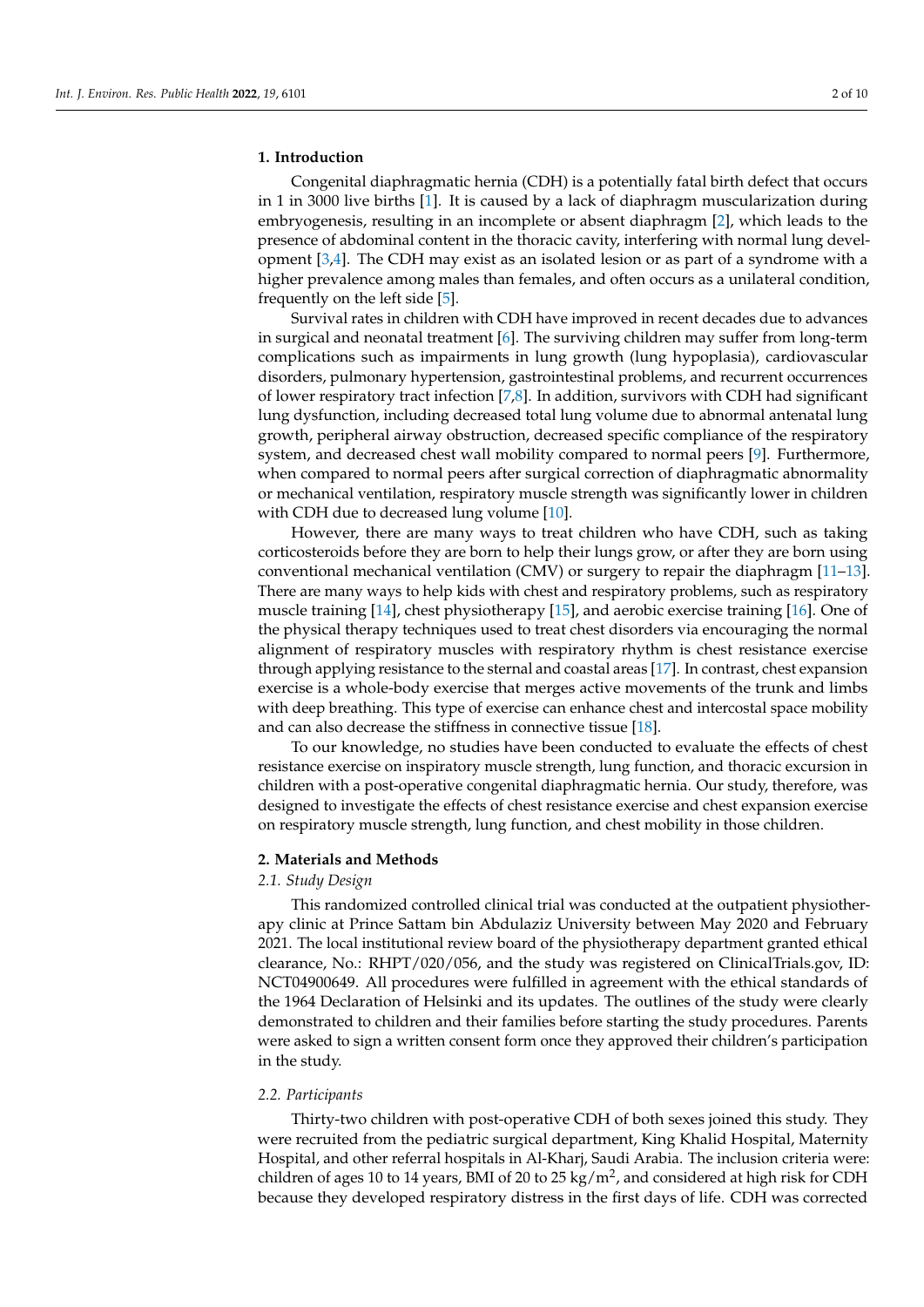surgically immediately after birth, and the children were still being followed up in pediatric and physical therapy departments. Children were excluded if they had a physical disability, and priyolear alerapy departments. Children were excluded in they had a priyolear disdomly,<br>diaphragmatic eventration, or were unable to perform all tests or procedures. Additionally, children with cardiac anomalies were excluded. physical disability discrete physical disability disability of the pro-

# Allocation, Randomization, and Blinding in the study were realistically were realistically according to the study of the study screen in the study of the study screen in the study of the study screen in the study of the st

The children included in the study were randomly screened for eligibility according to the inclusion criteria of the study. Of the 46 children screened, 32 were enrolled, nine did not meet the inclusion criteria, and parents of five did not accept the invitation to enroll their children in the study. Random assignment was conducted before starting the study procedures with a 1:1 allocation ratio using consequent numerated occult envelopes. Allocation was performed by a blinded physiotherapist who was not included in the study objectives and procedures. The children were randomly allocated to study group ( $n = 16$ ). and control group ( $n = 16$ ). The CONSORT flow diagram is illustrated in Figure [1.](#page-2-0)

<span id="page-2-0"></span>

**Figure 1.** The CONSORT flow diagram of the study. **Figure 1.** The CONSORT flow diagram of the study.

# *2.3. Sample Size Estimation 2.3. Sample Size Estimation*

Using G\*Power for Windows (V. 3.1.9.2, Dusseldorf, Germany), the sample size was Using G\*Power for Windows (V. 3.1.9.2, Dusseldorf, Germany), the sample size was determined in accordance with maximum inspiratory pressure (PImax) as a primary out-determined in accordance with maximum inspiratory pressure (PImax) as a primary outcome measure. An unpaired *t*-test was performed to determine the power of 90% with  $α= 0.05$ , β = 0.95, and d = |0.81| obtained from a previous preliminary study of eight children, four per each group. Our study needed to enroll 26 participants in each of the two group. groups. The study, therefore, enrolled 32 children in each group to offset the anticipated 20% with-20% withdrawal rate.

#### *2.4. Outcome Measures*

A blinded physiotherapist who was not aware of the treatment assignment assessed respiratory muscle strength, lung function, and chest mobility (both pre- and post-treatment).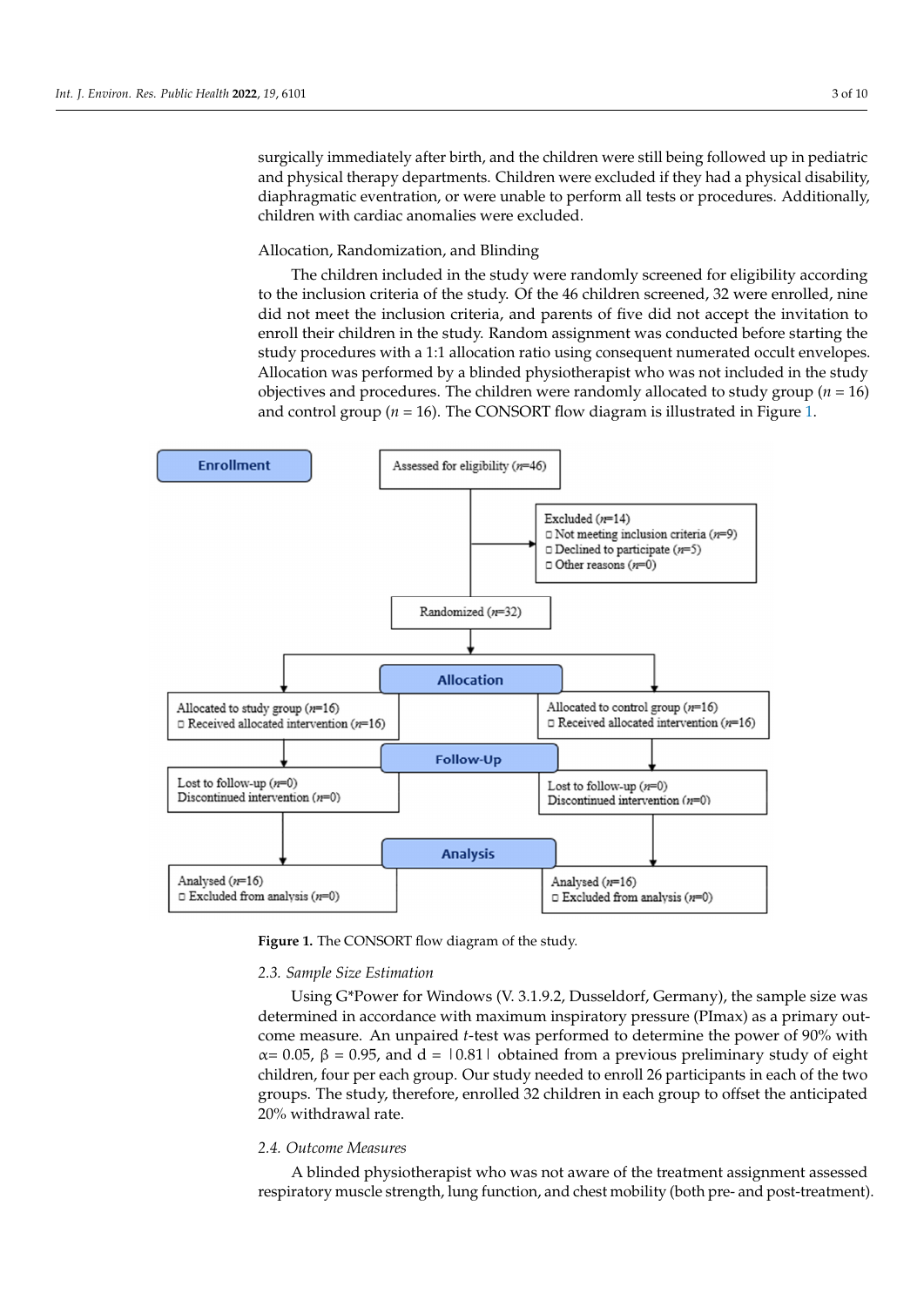#### 2.4.1. Respiratory Muscle Strength

Respiratory muscle strength was evaluated using a POWERbreatheKH2 device that evaluates the strength index by measuring PImax, which was recorded in  $cmH<sub>2</sub>O$ . The children were asked to sit with their knees flexed at 90◦ and their noses closed with nose clips. Each child was asked to exhale to residual volume (RV) and then perform a maximal inspiratory effort sustained for 1–2 s. Three measurements were obtained, and the highest value was recorded [\[19\]](#page-8-6). The validity and accuracy of the POWERbreathe KH2 device for COPD patients have been demonstrated [\[20](#page-8-7)[,21\]](#page-8-8).

#### 2.4.2. Lung Functions

Lung functions were assessed by the Minispir® (Rome, Italy) Light spirometer with Winspiro® (Rome, Italy) Light software. Each child was seated with his/her knees flexed 90 $\degree$  and was asked to hold three deep breaths, take deep inspiration to total lung capacity (TLC), then exhale all the air inside the lungs to their residual volume (RV) to obtain the variables FEV1 (forced expiratory volume in 1 s) and FVC (forced vital capacity). Three measurements were obtained, and the highest values were recorded for analysis [\[22\]](#page-8-9).

#### 2.4.3. Thoracic Excursion

Thoracic excursion was assessed by tape measurement, which is a reliable method for healthy individuals [\[23](#page-8-10)[,24\]](#page-8-11), patients with chronic obstructive pulmonary disease [\[25\]](#page-8-12), and asthmatic children [\[26\]](#page-8-13). This measurement was performed at two levels: the axillary level (at the 4th intercostal space) and the thoracic level (at the tip of the xiphoid process). Each child was asked to stand in the upright position with hands over his/her head. Then, the 0 end of the tape was fixed on the midline of the body, while the other end was allowed to move. The tape should not be tight. The child was asked to breathe in and out maximally for both levels and hold the maximum inspiration or expiration for at least 2 s [\[27\]](#page-8-14). Axillary circumferences were recorded at maximum expiration and maximum inspiration. The discrepancy in circumferences between maximum expiration and inspiration was recorded (in cm) at the level of the 4th intercostal space. The same measurement was performed at the level of the xiphoid process. The thoracic excursion was presented as the mean of circumference discrepancies from the xiphoid and axillary levels. To avoid any errors and achieve interrater reliability, assessments were performed by two professional physiotherapists.

#### 2.4.4. Intervention

Children in both groups underwent 12-week usual chest physiotherapy in the form of bilateral vibration and gentle percussion for 3–5 min with distal finger phalanges to the upper apical lobes in modified drainage positions, placing the patient in a side-lying position or a prone position to increase oxygenation, at least 2–3 times a week [\[28,](#page-8-15)[29\]](#page-8-16).

However, the study group underwent a chest resistance exercise combined with chest expansion exercise in addition to the usual chest physiotherapy. For the chest resistance exercise, the children in the study group underwent sequential 12-week chest resistance and chest expansion exercises in three sessions per week. Manual resistance exercises and resistance exercises with the POWERbreatheKH2 were used to work out the chest in the past.

A manual chest resistance exercise was performed with the children in the side and supine lying positions by a professional physiotherapist by applying regular rhythmic resistance pressure on the coastal area during inspiration. The physiotherapist provided resistance to the inferior diaphragmatic contraction. Consequently, each child was instructed to take deep inspiration while gentle superior diaphragmatic pressure was being applied.

#### 2.4.5. The Power Breathe KH2 Resistance Exercise

Before starting the IMT protocol, simple instructions were provided to all children about the Power Breathe technique. After this first demonstration, however, the participants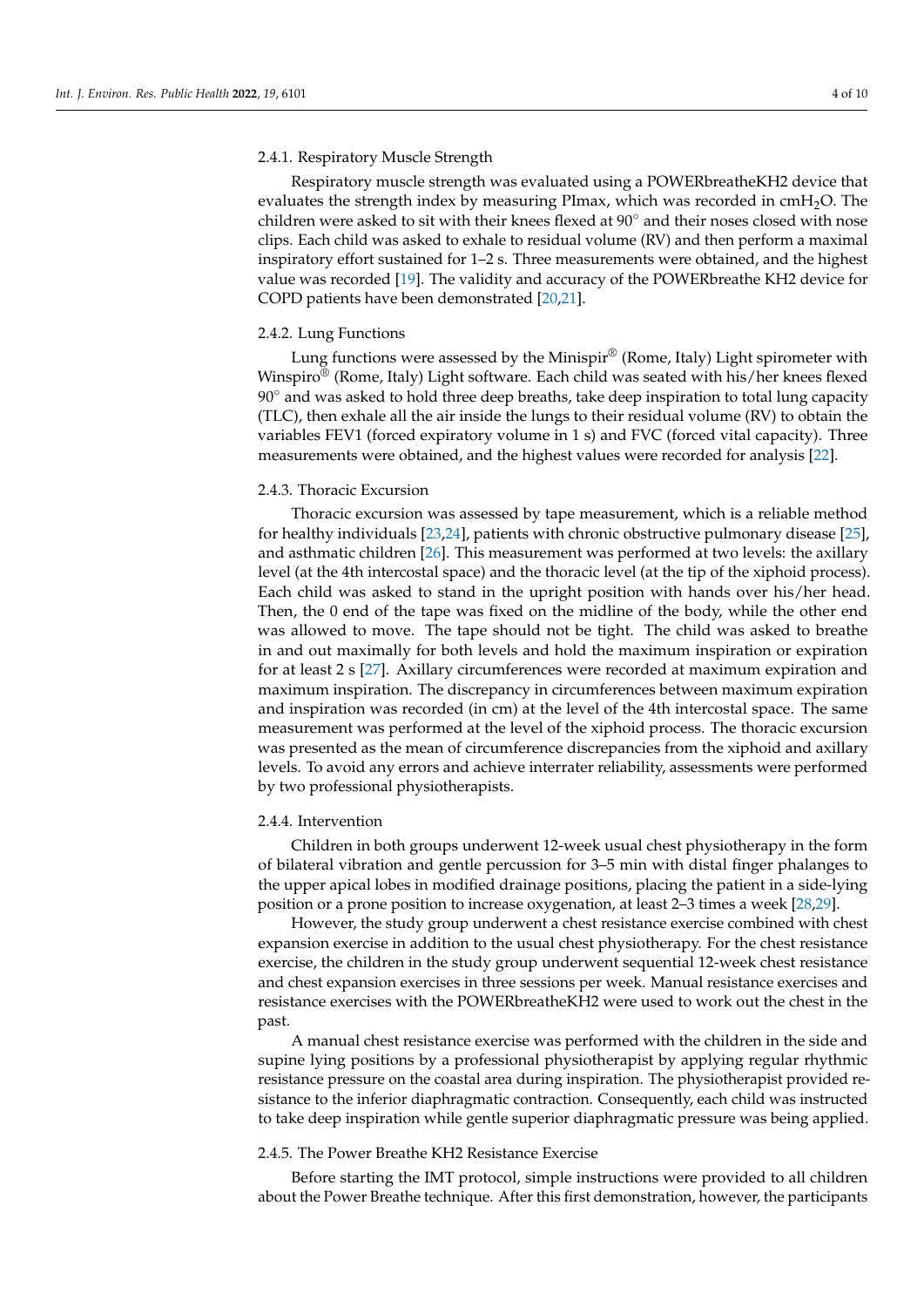performed IMT by themselves. Each child was instructed to sit on a chair with their backs supported and shoulders relaxed, and then to put a nose clip securely over the nose, holding the device in his/her hand and putting the mouthpiece fully in his/her mouth so that the outer shield was between the lips and gums (the teeth on the inner shield). The training consisted of one set of 30 breaths. The first two breaths were unloaded; from the third to fifth breath, a load was gradually introduced to the child. Then, this pattern was repeated for six cycles. Each cycle consisted of 4 min of resistance exercise and 1 min of rest. The total duration of the exercise was about 30 min [\[30\]](#page-8-17).

#### 2.4.6. Chest Expansion Exercise

With the child in a sitting or standing position, he/she was instructed to breathe in deeply while elevating both arms up and hold his/her breath for 2–3 s, then exhale and put his/her arms down. Then, while adducting the shoulders completely, the child took a deep breath in, held it for 2–3 s, and then exhaled. Finally, the child was asked to breathe in deeply while elevating one shoulder, hold for 2–3 s, and exhale while lowering one shoulder, then the second (repeating five times per exercise session).

#### *2.5. Statistical Analysis*

Data were analyzed using IBM SPSS Statistics for Windows (V. 26, IBM Corp., Armonk, NY, USA). The Shapiro–Wilk test was performed to examine the normal distribution of the data collected. The normally distributed variables were analyzed using an unpaired student's *t*-test. However, the non-normally distributed variables were analyzed using Chi-square and Mann–Whitney tests for the baseline features. The differences between groups pre-and post-treatment with group  $\times$  time interactions were determined using 2×2 repeated ANOVA. The Wilks' lambda test was performed to calculate the *F*-value. A *p*-value <0.05 was considered the level of significance.

## **3. Results**

As detailed in Table [1,](#page-4-0) no statistical difference was observed between groups in terms of baseline demographic and clinical characteristics (age, *p* = 0699; gender, *p* = 0.719; body mass index, *p* = 0.742; classification of CDH defect, *p* = 0.465; hospitalization period,  $p = 0.359$ ; affected side,  $p = 0.694$ ; and medical treatment,  $p = 0.414$ ).

<span id="page-4-0"></span>**Table 1.** Demographic and clinical characteristics.

| <b>Characteristics</b>                                   | <b>Control Group</b><br>$(n = 16)$ | <b>Study Group</b><br>$(n = 16)$ | <i>p</i> -Value |  |
|----------------------------------------------------------|------------------------------------|----------------------------------|-----------------|--|
| Age, years                                               | $12.2 + 1.4$                       | $12.4 + 1.5$                     | 0.699           |  |
| Gender, m/f                                              | 9/7                                | 10/6                             | 0.719           |  |
| Body mass index, $Kg/m^2$                                | $20.8 \pm 3.5$                     | $21.2 + 3.3$                     | 0.742           |  |
| Hospitalization period, months                           | $2.1 \pm 0.5$                      | $1.9 \pm 0.7$                    | 0.359           |  |
| Classification of CDH defect, $n$ (%)                    |                                    |                                  |                 |  |
| B-defect                                                 | 9(56.25)                           | 11 (68.75)                       | 0.465           |  |
| C-defect                                                 | 7(43.75)                           | 5(31.25)                         |                 |  |
| Affected side, $n$ (%)                                   |                                    |                                  |                 |  |
| Left side                                                | 11 (68.75)                         | 12(75)                           |                 |  |
| Right side                                               | 5(31.25)                           | 4(25)                            | 0.694           |  |
| Medical TTT, $n$ (%)                                     |                                    |                                  |                 |  |
| Inhaled corticosteroid                                   | 3(18.75)                           | 5(31.25)                         |                 |  |
| Inhaled corticosteroid+ long-acting<br>$\beta$ 2-agonist | 13 (81.25)                         | 11 (68.75)                       | 0.414           |  |

Significant difference at *p* < 0.05; CDH: congenital diaphragmatic hernia; TTT: treatment.

Using the  $2\times 2$  repeated ANOVA, significant time  $\times$  group interactions in terms of lung functions were detected with better-predicted values for the study group, FVC (F= 4.82, CI 95% = $-8.3$ ,  $p = 0.005$ , and  $\eta^2 = 0.16$ ), FEV1 (F = 4.54, CI 95% =  $-7.4$ ,  $p < 0.001$ , and  $\eta^2 = 0.14$ ).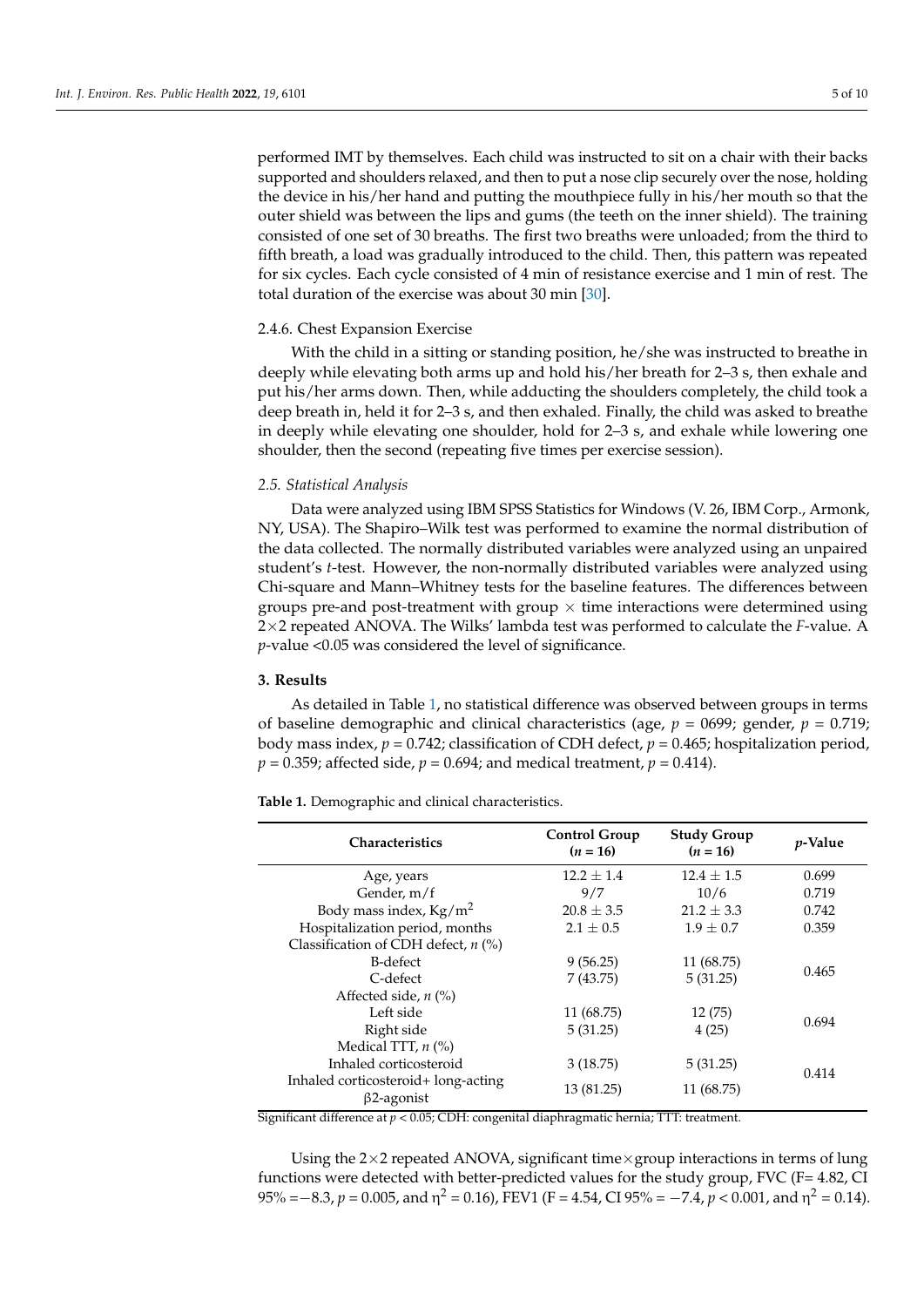Intragroup analysis post-treatment showed a significant improvement in the study group (FVC,  $p = 0.001$ ; FEV1,  $p < 0.001$ ), whilst no statistical changes were observed in the control group (FVC,  $p = 0.265$ ; FEV1,  $p = 0.172$ ).

Regarding the PImax, significant time $\times$ group interactions were detected intergroup, supporting better values in the study group (F = 5.12, CI 95%=  $-10.5$ ,  $p < 0.001$ , and η $^2$ = 0.15). In intragroup analysis, post-treatment showed a significant improvement in the study group ( $p < 0.001$ ), with no statistical changes in the control group ( $p = 0.411$ ). For the thoracic excursions, significant time $\times$ group interactions were detected, with intergroup supporting better improvement in the study group (F = 4.31, CI  $95\% = -1.1$ ,  $p = 0.036$ , and η<sup>2</sup> = 0.17). In intragroup analysis, post-treatment showed a significant improvement in the study group ( $p = 0.022$ ), with no statistical changes in the control group ( $p = 0.581$ ), as detailed in Table [2.](#page-5-0)

<span id="page-5-0"></span>**Table 2.** Pre- and post-treatment differences intragroup and intergroup.

| <b>Measures</b><br>$(n = 16)$ | <b>Control Group</b> | <b>Study Group</b><br>$(n = 16)$ | <b>Mean Difference</b><br>$(95\% \text{ CI})$ | Group $\times$ Time<br><b>Interaction</b> |          |
|-------------------------------|----------------------|----------------------------------|-----------------------------------------------|-------------------------------------------|----------|
|                               |                      |                                  |                                               | <i>p</i> -Value                           | $\eta^2$ |
| FVC, pred.                    |                      |                                  |                                               |                                           |          |
| Pre-                          | $77.2 + 10.7$        | $77.7 + 11.2$                    | $-0.5$ ( $-8.41$ to 7.41)                     | 0.005                                     | 0.16     |
| Post-                         | $81.3 \pm 10.5$      | $89.6 \pm 9.8$                   | $-8.3$ ( $-15.6$ to $-0.97$ )                 |                                           |          |
| $p$ -value                    | 0.265                | 0.001                            |                                               |                                           |          |
| FEV1, pred.                   |                      |                                  |                                               |                                           |          |
| Pre-                          | $70.6 \pm 7.4$       | $70.8 \pm 7.8$                   | $-0.2$ (5.7 to 5.3)                           | < 0.001                                   | 0.14     |
| Post-                         | $74.1 \pm 7.2$       | $81.5 + 5.4$                     | $-7.4$ ( $-11.99$ to $-2.8$ )                 |                                           |          |
| $p$ -value                    | 0.172                | < 0.001                          |                                               |                                           |          |
| PImax, $cmH2O$                |                      |                                  |                                               |                                           |          |
| Pre-                          | $39.4 \pm 7.8$       | $39.8 \pm 8.1$                   | $-0.4$ (-6.14 to 5.34)                        | < 0.001                                   | 0.15     |
| Post-                         | $41.2 \pm 7.6$       | $51.7 \pm 6.8$                   | $-10.5$ ( $-15.71$ to $-5.3$ )                |                                           |          |
| $p$ -value                    | 0.411                | < 0.001                          |                                               |                                           |          |
| Thoracic excursions, cm       |                      |                                  |                                               |                                           |          |
| Pre-                          | $6.5 \pm 1.3$        | $6.7 \pm 1.5$                    | $-0.2$ ( $-1.21$ to 8.1)                      | 0.036                                     | 0.17     |
| Post-                         | $6.7 \pm 1.4$        | $7.8 \pm 1.2$                    | $-1.1$ (-2.04 to -0.16)                       |                                           |          |
| <i>p</i> -value               | 0.581                | 0.022                            |                                               |                                           |          |

All data are displayed as mean  $\pm$  SD; FVC: forced vital capacity; FEV1: forced expiratory volume in 1 s; PImax: maximal inspiratory pressure; η 2 : Eta square.

#### **4. Discussion**

The current study was designed to investigate the effects of chest resistance exercise and chest expansion exercise on respiratory muscle strength, lung function, and chest mobility in children. The results show that when people perform chest resistance and chest expansion exercises, their lung functions (FVC and FEV1), respiratory muscle strength (PImax), and thoracic excursions improve.

In agreement with a previous study, our current study found that the number of males affected was higher than that of females (19 boys to 13 girls). Additionally, the majority of children had left-sided diaphragmatic hernia (23 left to 9 right) [\[5\]](#page-7-4).

Congenital diaphragmatic hernia (CDH) is a life-threatening condition with long-term complications in survivors, such as recurrent respiratory tract infections, respiratory muscle weakness, and abnormal lung function during infancy and early childhood [\[31\]](#page-8-18), so training programs were needed to study how their inspiratory muscle strength and lung function can be enhanced. In this respect, we investigated the effects of a 12-week chest resistance exercise program on inspiratory muscle strength, lung function, and thoracic excursion in children with post-operative congenital diaphragmatic hernia. The main findings of our study were that children with post-operative CDH who performed chest resistance exercise, chest expansion exercise, and respiratory muscle training did better than those who engaged in chest physiotherapy alone.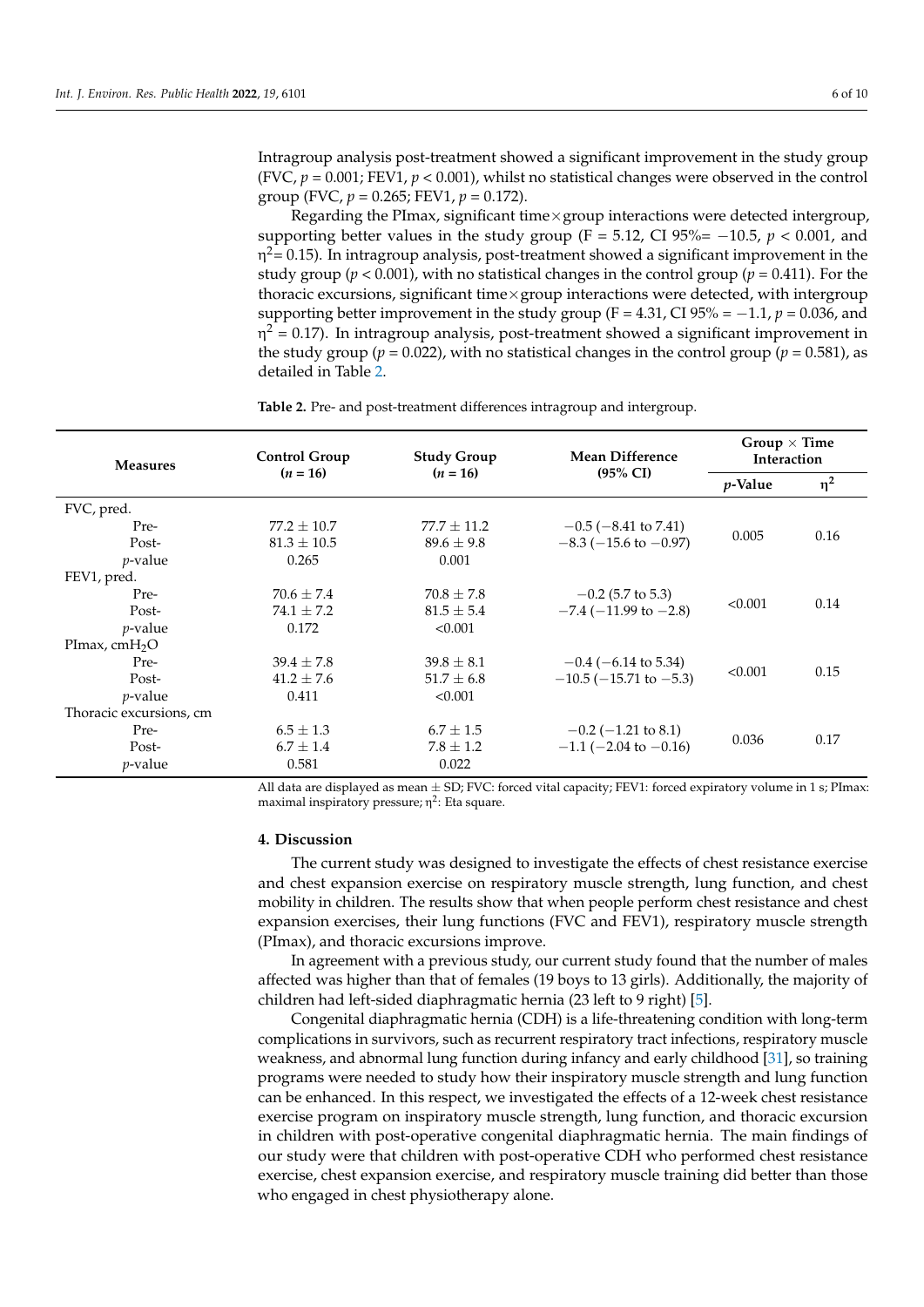In both groups, there were significant improvements in inspiratory muscle strength, but the study group outperformed the control group. Increased respiratory muscle strength may be due to the exposure of inspiratory muscles to controlled load, which is regularly repeated, so there will be an increase in the sarcomere, an increase in muscle mass, and an increase in muscle ability to generate tension and strength. As the response of inspiratory muscles to resistance exercises is the same as that of skeletal muscles, they are considered the same as skeletal muscles functionally and morphologically [\[32\]](#page-8-19). Moreover, the increase in respiratory muscle strength after chest resistance exercises may be attributed to physiological adaptations induced by IMT: an increase in oxygen delivery, which may improve the aerobic capacity of the respiratory muscles and delay fatigue onset; hypertrophy of the diaphragm; an increase in type I fibers; and improvement in breathlessness [\[33\]](#page-8-20).

To our knowledge, no researchers have previously studied the effects of chest resistance exercise and chest expansion exercises on inspiratory muscle strength, lung volume, and thoracic excursion in children with post-operative congenital diaphragmatic hernia. However, some researchers have used similar cases to evaluate the effect of chest resistance exercises. Lima et al. examined the impact of inspiratory muscle training on breathing distress in asthmatic children, and they concluded that inspiratory muscle training in conjunction with breathing exercises was effective in improving maximum inspiratory and expiratory pressure and improving exercise capacity with a consistent decrease in airway obstruction [\[34\]](#page-8-21). Additionally, Moawd et al. stated that inspiratory muscle training had a greater impact on improving inspiratory muscle strength in patients with obstructive sleep apnea [\[35\]](#page-8-22). Langer et al. studied the effects of inspiratory muscle training on patients with COPD, and they concluded that there were significant improvements in inspiratory muscle power output and improvement in breathing pattern [\[36\]](#page-8-23).

Regarding lung function and thoracic excursion, there were significant improvements in both, and this may be attributed to a reduction in the muscle tension of the rib cage and an increase in its mechanical properties due to the movement of the rib cage. Decreased muscle tension is an important factor in increasing airflow during inspiration and expiration. Moreover, the thorax has an elastic structure that contracts and relaxes during breathing, and the expansion or contraction of the lungs is affected by the capacity of the thorax, which is increased by the increased elasticity of the skeletal muscle and surrounding soft tissue [\[37,](#page-8-24)[38\]](#page-9-0).

Our findings are supported by Hernández-Álvarez et al., who investigated the effect of 8 weeks of respiratory muscle training using threshold IMT on lung function and respiratory muscle strength in sedentary young people and discovered a significant change in FEV1, which was associated with a noticeable improvement in respiratory muscle strength [\[39\]](#page-9-1). Park also concluded that inspiratory muscle training in combination with rib cage mobilization is effective in improving chest wall movement, pulmonary function, chest expansion, and inspiratory muscle strength [\[40\]](#page-9-2). In addition, Rehman et al., found that passive stretching of the respiratory muscles can effectively benefit the status of such individuals, particularly in terms of chest expansion and functional capacity. Clinical and physical therapists might consider integrating passive stretching of respiratory muscles in the rehabilitation program because of the positive effects of muscle stretching and the fact that such an exercise is completely safe [\[41\]](#page-9-3).

The main limitation of this study was the assessment with the POWERbreathe device, because this technique is dependent upon the effort and motivation of the child. Although careful instructions were given, the children were motivated, and assessments were performed three times. However, it was sometimes difficult to attain complete cooperation from all of the children. Expiratory muscle pressure was not analyzed in this study, so more studies in the future are needed to assess expiratory muscle strength. Additionally, our study could not confirm the long-term effect of the resistance exercises combined with the chest expansion exercises on children with a post-operative congenital diaphragmatic hernia. Therefore, future studies need to consider the follow-up effect 6–12 months after the end of treatment. Furthermore, future studies need to consider other age groups.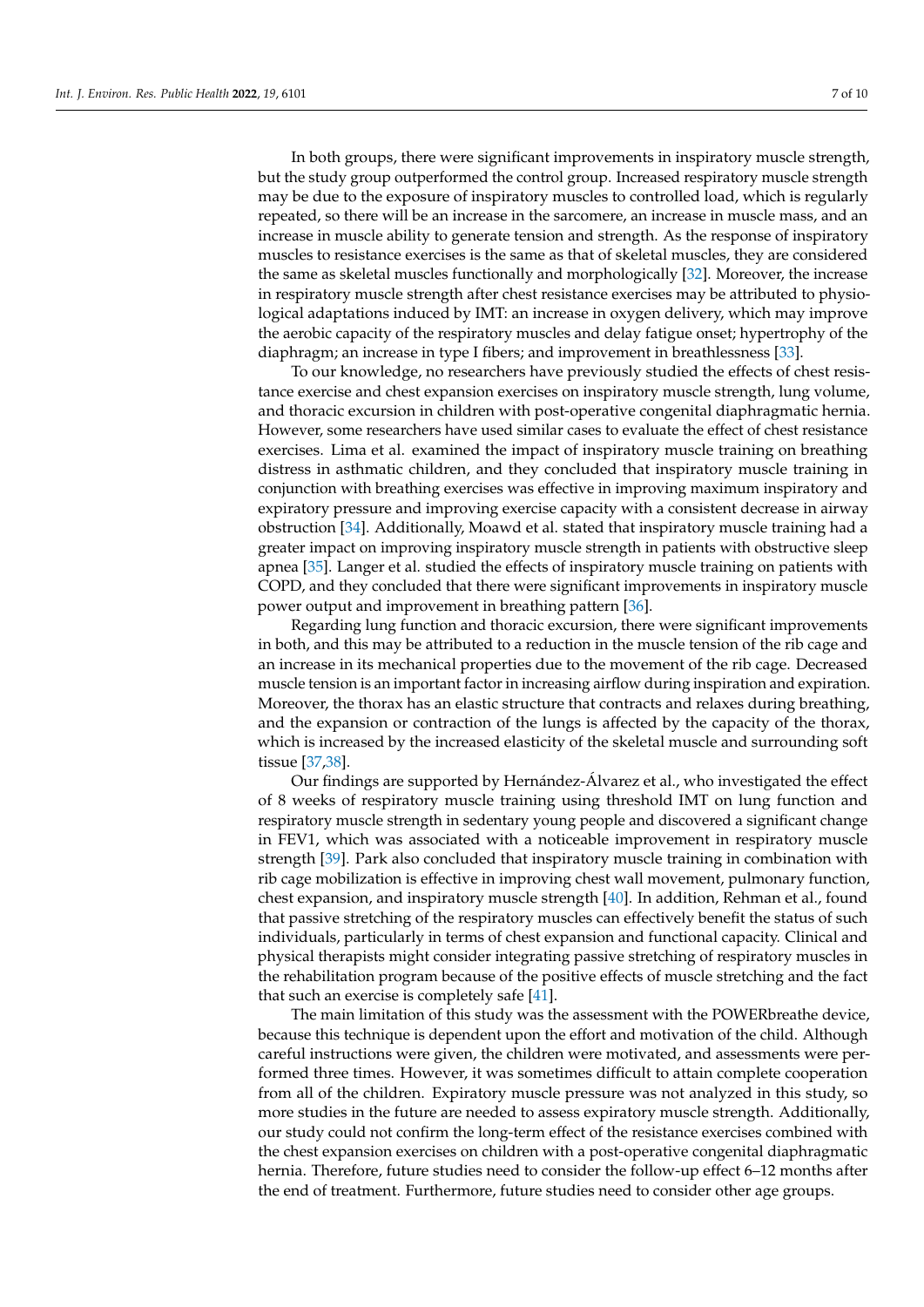### **5. Conclusions**

Chest resistance exercises combined with chest expansion exercises may improve respiratory muscle strength, lung function, and thoracic excursion in children with postoperative CDH. These findings suggest that children who have had CDH should perform chest resistance exercises and chest expansion exercises as part of their pulmonary rehabilitation programs.

**Author Contributions:** Conceptualization, A.R.A., W.K.A., S.M.A., A.E.A.E., M.I.H., M.A.B., and F.H.K.; methodology, A.R.A., W.K.A., S.M.A., M.A.B. and F.H.K.; formal analysis, W.K.A.; investigation, A.E.A.E. and M.I.H.; resources, A.R.A., M.A.B., and F.H.K.; data curation, A.R.A., W.K.A., S.M.A., A.E.A.E., and M.I.H.; writing—original draft preparation, A.R.A., W.K.A., M.A.B., and F.H.K.; writing—review and editing, A.R.A., W.K.A., S.M.A., A.E.A.E., M.I.H., M.A.B., and F.H.K.; supervision, A.R.A. and W.K.A.; project administration, A.R.A. and W.K.A. All authors have read and agreed to the published version of the manuscript.

**Funding:** This research received no external funding.

**Institutional Review Board Statement:** All study procedures have been approved by the local institutional review board of the physiotherapy department at Prince Sattam bin Abdulaziz University (No.: RHPT/020/056).

**Informed Consent Statement:** Parents signed a written consent once they approved their children's participation in the study.

**Data Availability Statement:** The authors declare that all relevant data supporting the findings of the study are available within the manuscript.

**Acknowledgments:** The authors would like to gratefully acknowledge all parents who supported their children to participate in the study program.

**Conflicts of Interest:** The authors declare that they have no conflict of interest.

#### **References**

- <span id="page-7-0"></span>1. Ackerman, K.G.; Pober, B.R. Congenital diaphragmatic hernia and pulmonary hypoplasia: New insights from developmental biology and genetics. *Am. J. Med. Genet. C Semin. Med. Genet.* **2007**, *145C*, 105–108. [\[CrossRef\]](http://doi.org/10.1002/ajmg.c.30133) [\[PubMed\]](http://www.ncbi.nlm.nih.gov/pubmed/17436306)
- <span id="page-7-1"></span>2. Wang, Y.; Hu, J.; Druschel, C.M.; Kirby, R.S. Twenty-five-year survival of children with birth defects in New York State: A population-based study. *Birth Defects Res. A Clin. Mol. Teratol.* **2011**, *91*, 995–1003. [\[CrossRef\]](http://doi.org/10.1002/bdra.22858) [\[PubMed\]](http://www.ncbi.nlm.nih.gov/pubmed/21960515)
- <span id="page-7-2"></span>3. Colvin, J.; Bower, C.; Dickinson, J.E.; Sokol, J. Outcomes of congenital diaphragmatic hernia: A population-based study in Western Australia. *Pediatrics* **2005**, *116*, e356–e363. [\[CrossRef\]](http://doi.org/10.1542/peds.2004-2845) [\[PubMed\]](http://www.ncbi.nlm.nih.gov/pubmed/16140678)
- <span id="page-7-3"></span>4. Gallot, D.; Boda, C.; Ughetto, S.; Perthus, I.; Robert-Gnansia, E.; Francannet, C.; Laurichesse-Delmas, H.; Jani, J.; Coste, K.; Deprest, J.; et al. Prenatal detection and outcome of congenital diaphragmatic hernia: A French registry-based study. *Ultrasound Obstet. Gynecol.* **2007**, *29*, 276–283. [\[CrossRef\]](http://doi.org/10.1002/uog.3863)
- <span id="page-7-4"></span>5. McGivern, M.R.; Best, K.E.; Rankin, J.; Wellesley, D.; Greenlees, R.; Addor, M.C.; Arriola, L.; De Walle, H.; Barisic, I.; Beres, J.; et al. Epidemiology of congenital diaphragmatic hernia in Europe: A register-based study. *Arch. Dis. Child. Fetal Neonatal Ed.* **2015**, *100*, F137–F144. [\[CrossRef\]](http://doi.org/10.1136/archdischild-2014-306174)
- <span id="page-7-5"></span>6. Van den Hout, L.; Schaible, T.; Cohen-Overbeek, T.E.; Hop, W.; Siemer, J.; van de Ven, K.; Wessel, L.; Tibboel, D.; Reiss, I. Actual outcome in infants with congenital diaphragmatic hernia: The role of a standardized postnatal treatment protocol. *Fetal Diagn. Ther.* **2011**, *29*, 55–63. [\[CrossRef\]](http://doi.org/10.1159/000322694)
- <span id="page-7-6"></span>7. Spoel, M.; Laas, R.; Gischler, S.J.; Hop, W.J.; Tibboel, D.; de Jongste, J.C.; Ijsselstijn, H. Diagnosis-related deterioration of lung function after extracorporeal membrane oxygenation. *Eur. Respir. J.* **2012**, *40*, 1531–1537. [\[CrossRef\]](http://doi.org/10.1183/09031936.00189911)
- <span id="page-7-7"></span>8. Spoel, M.; Marshall, H.; IJsselstijn, H.; Parra-Robles, J.; van der Wiel, E.; Swift, A.J.; Rajaram, S.; Tibboel, D.; Tiddens, H.A.; Wild, J.M. Pulmonary ventilation and micro-structural findings in congenital diaphragmatic hernia. *Pediatr. Pulmonol.* **2016**, *51*, 517–524. [\[CrossRef\]](http://doi.org/10.1002/ppul.23325)
- <span id="page-7-8"></span>9. Rygl, M.; Rounova, P.; Sulc, J.; Slaby, K.; Stranak, Z.; Pycha, K.; Pýcha, K.; Svobodova, T.; Pohunek, P.; Škába, R. Abnormalities in pulmonary function in infants with high-risk congenital diaphragmatic hernia. *Biomed. Pap. Med. Fac. Univ. Palacky Olomouc Czech Repub.* **2015**, *159*, 497–502. [\[CrossRef\]](http://doi.org/10.5507/bp.2015.040)
- <span id="page-7-9"></span>10. Kassim, Z.; Moxham, J.; Davenport, M.; Nicolaides, K.; Greenough, A.; Rafferty, G. Respiratory muscle strength in healthy infants and those with surgically correctable anomalies. *Pediatr. Pulmonol.* **2015**, *50*, 71–78.
- <span id="page-7-10"></span>11. Lally, K.P.; Bagolan, P.; Hosie, S.; Lally, P.A.; Stewart, M.; Cotten, C.M.; Van Meurs, K.P.; Alexander, G.; Congenital Diaphragmatic Hernia Study Group. Corticosteroids for fetuses with congenital diaphragmatic hernia: Can we show benefit? *J. Pediatr. Surg.* **2006**, *41*, 668–674. [\[CrossRef\]](http://doi.org/10.1016/j.jpedsurg.2005.12.007) [\[PubMed\]](http://www.ncbi.nlm.nih.gov/pubmed/16567174)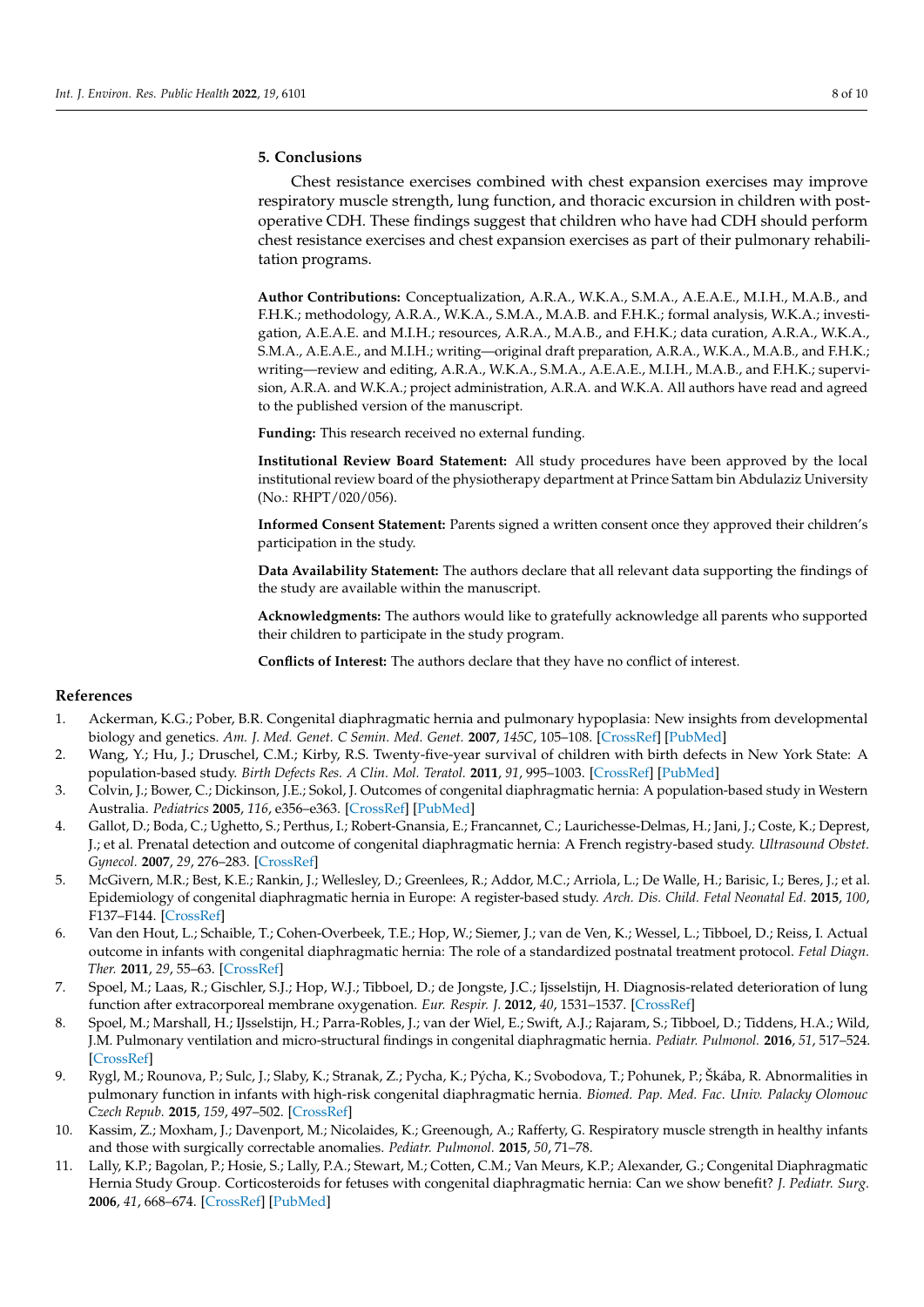- 12. Snoek, K.G.; Capolupo, I.; van Rosmalen, J.; HoutLde, J.; Vijfhuize, S.; Greenough, A.; Wijnen, R.M.; Tibboel, D.; Reiss, I.K.; CDH EURO Consortium. Conventional mechanical ventilation versus high-frequency oscillatory ventilation for congenital diaphragmatic hernia: A randomized clinical trial (the VICI-trial). *Ann Surg.* **2016**, *263*, 867–874. [\[CrossRef\]](http://doi.org/10.1097/SLA.0000000000001533) [\[PubMed\]](http://www.ncbi.nlm.nih.gov/pubmed/26692079)
- <span id="page-8-0"></span>13. Yang, M.J.; Russell, K.W.; Yoder, B.A.; Fenton, S.J. Congenital diaphragmatic hernia: A narrative review of controversies in neonatal management. *Transl. Pediatr.* **2021**, *10*, 1432–1447. [\[CrossRef\]](http://doi.org/10.21037/tp-20-142) [\[PubMed\]](http://www.ncbi.nlm.nih.gov/pubmed/34189103)
- <span id="page-8-1"></span>14. Moawd, S.A.; Azab, A.R.; Ibrahim, Z.M.; Verma, A.; Abdelbasset, W.K. Impacts of respiratory muscle training on respiratory functions, maximal exercise capacity, functional performance, and quality of life in school-aged children with postoperative congenital diaphragmatic hernia. *Dis. Markers* **2020**, *2020*, 8829373. [\[CrossRef\]](http://doi.org/10.1155/2020/8829373)
- <span id="page-8-2"></span>15. Abdelbasset, W.K.M.; Elnegamy, T.E.H. Effect of chest physical therapy on pediatrics hospitalized with pneumonia. *Int. J. Health Rehabil. Sci.* **2015**, *4*, 219–226. [\[CrossRef\]](http://doi.org/10.5455/ijhrs.000000095)
- <span id="page-8-3"></span>16. Abdelbasset, W.K.; Alsubaie, S.F.; Tantawy, S.A.; Abo Elyazed, T.I.; Kamel, D.M. Evaluating pulmonary function, aerobic capacity, and pediatric quality of life following a 10-week aerobic exercise training in school-aged asthmatics: A randomized controlled trial. *Patient Prefer Adherence* **2018**, *12*, 1015–1023. [\[CrossRef\]](http://doi.org/10.2147/PPA.S159622)
- <span id="page-8-4"></span>17. Kido, S.; Nakajima, Y.; Miyasaka, T.; Maeda, Y.; Tanaka, T.; Yu, W.; Maruoka, H.; Takayanagi, K. Effects of combined training with breathing resistance and sustained physical exertion to improve endurance capacity and respiratory muscle function in healthy young adults. *J. Phys. Ther. Sci.* **2013**, *25*, 605–610. [\[CrossRef\]](http://doi.org/10.1589/jpts.25.605)
- <span id="page-8-5"></span>18. Dean, E. Mobilization and exercise. In *Cardiovascular and Pulmonary Physical Therapy*, 4th ed.; Frownfelter, D., Dean, E., Eds.; Mosby: St. Louis, MO, USA, 2006; pp. 263–306.
- <span id="page-8-6"></span>19. Winkelmann, E.R.; Chiappa, G.R.; Lima, C.O.; Viecili, P.R.; Stein, R.; Ribeiro, J.P. Addition of inspiratory muscle training to aerobic training improves cardiorespiratory responses to exercise in patients with heart failure and inspiratory muscle weakness. *Am. Heart J.* **2009**, *158*, 768.e1–768.e7. [\[CrossRef\]](http://doi.org/10.1016/j.ahj.2009.09.005)
- <span id="page-8-7"></span>20. Minahan, C.; Sheehan, B.; Doutreband, R.; Kirkwood, T.; Reeves, D.; Cross, T. Repeated-sprint cycling does not induce respiratory muscle fatigue in active adults: Measurements from the powerbreathe® inspiratory muscle trainer. *J. Sports Sci. Med.* **2015**, *14*, 233–238.
- <span id="page-8-8"></span>21. Langer, D.; Jacome, C.; Charususin, N.; Scheers, H.; McConnell, A.; Decramer, M.; Gosselink, R. Measurement validity of an electronic inspiratory loading device during a loaded breathing task in patients with COPD. *Respir. Med.* **2013**, *107*, 633–635. [\[CrossRef\]](http://doi.org/10.1016/j.rmed.2013.01.020)
- <span id="page-8-9"></span>22. Evans, J.A.; Whitelaw, W.A. The assessment of maximal respiratory mouth pressures in adults. *Respir. Care* **2009**, *54*, 1348–1359. [\[PubMed\]](http://www.ncbi.nlm.nih.gov/pubmed/19796415)
- <span id="page-8-10"></span>23. Bockenhauer, S.E.; Chen, H.; Julliard, K.N.; Weedon, J. Measuring thoracic excursion: Reliability of the cloth tape measure technique. *J. Am. Osteopat. Assoc.* **2007**, *107*, 191–196.
- <span id="page-8-11"></span>24. LaPier, T.K.; Cook, A.; Droege, K.; Oliverson, R. Intertester and intratester reliability of chest excursion measurements in subject without impairment. *Cardiopulm. Phys. Ther.* **2000**, *3*, 94–98. [\[CrossRef\]](http://doi.org/10.1097/01823246-200011030-00002)
- <span id="page-8-12"></span>25. Malaguti, C.; Rondelli, R.R.; de Souza, L.M.; Domingues, M.; Dal Corso, S. Reliability of chest wall mobility and its correlation with the pulmonary function in patients with chronic obstructive pulmonary disease. *Respir. Care* **2009**, *24*, 1703.
- <span id="page-8-13"></span>26. Basso, R.P.; Regueiro, E.M.G.; Jamami, M.; Di Lorenzo, V.A.P.; Costa, D. Relationship of the measure of the amplitude thoracoabdominal in asthmatics and healthy adolescents with the physical performance. *Fisioter. Mov.* **2011**, *24*, 107–114. [\[CrossRef\]](http://doi.org/10.1590/S0103-51502011000100012)
- <span id="page-8-14"></span>27. De Sá, R.B.; Pessoa, M.F.; Cavalcanti, A.G.L.; Camposa, C.S.L.; Amorimb, A.C.; de Andradea, A.D. Immediate effects of respiratory muscle stretching on chest wall kinematics and electromyography in COPD patients. *Respir. Physiol. Neurobiol.* **2017**, *242*, 1–7. [\[CrossRef\]](http://doi.org/10.1016/j.resp.2017.03.002)
- <span id="page-8-15"></span>28. Adigüzel, H.; Eğilmez, M.; Sarikabadayi, U.; Elbasan, B.; Demirgüç, A.; Ergun, N. Chest physiotherapy in a neonatal infant after congenital diaphragmatic hernia surgery. *Turk. Klin. J. Health Sci.* **2021**, *6*, 179–186. [\[CrossRef\]](http://doi.org/10.5336/healthsci.2020-74044)
- <span id="page-8-16"></span>29. Christian, P.S. Chest physiotherapy for infants. *Int. J. Physiother. Res.* **2014**, *2*, 699–705.
- <span id="page-8-17"></span>30. Arend, M.; Kivastik, J.; Mäestu, J. Maximal inspiratory pressure is influenced by intensity of the warm-up protocol. *Respir. Physiol. Neurobiol.* **2016**, *230*, 11–15. [\[CrossRef\]](http://doi.org/10.1016/j.resp.2016.05.002)
- <span id="page-8-18"></span>31. Okuyama, H.; Kubota, A.; Kawahara, H.; Oue, T.; Kitayama, Y.; Yagi, M. Correlation between lung scintigraphy and long-term outcome in survivors of congenital diaphragmatic hernia. *Pediatr. Pulmonol.* **2006**, *41*, 882–886. [\[CrossRef\]](http://doi.org/10.1002/ppul.20466)
- <span id="page-8-19"></span>32. Romer, L.M.; McConnell, A.K. Specificity and reversibility of inspiratory muscle training. *Med. Sci. Sports Exerc.* **2003**, *35*, 237–244. [\[CrossRef\]](http://doi.org/10.1249/01.MSS.0000048642.58419.1E) [\[PubMed\]](http://www.ncbi.nlm.nih.gov/pubmed/12569211)
- <span id="page-8-20"></span>33. Downey, A.E.; Chenoweth, L.M.; Townsend, D.K.; Ranum, J.D.; Ferguson, C.S.; Harms, C.A. Effects of inspiratory muscle training on exercise responses in normoxia and hypoxia. *Respir. Physiol. Neurobiol.* **2007**, *156*, 137–146. [\[CrossRef\]](http://doi.org/10.1016/j.resp.2006.08.006) [\[PubMed\]](http://www.ncbi.nlm.nih.gov/pubmed/16996322)
- <span id="page-8-21"></span>34. Lima, E.V.; Lima, W.L.; Nobre, A.; dos Santos, A.M.; Brito, L.M.; Costa, M.d.R. Inspiratory muscle training and respiratory exercises in children with asthma. *J. Bras. Pneumol.* **2008**, *34*, 552–558. [\[CrossRef\]](http://doi.org/10.1590/S1806-37132008000800003) [\[PubMed\]](http://www.ncbi.nlm.nih.gov/pubmed/18797738)
- <span id="page-8-22"></span>35. Moawd, S.A.; Azab, A.R.; Alrawaili, S.M.; Abdelbasset, W.K. Inspiratory muscle training in obstructive sleep apnea associating diabetic peripheral neuropathy: A randomized control study. *BioMed Res. Int.* **2020**, *2020*, 5036585. [\[CrossRef\]](http://doi.org/10.1155/2020/5036585)
- <span id="page-8-23"></span>36. Langer, D.; Charususin, N.; Jácome, C.; Hoffman, M.; McConnell, A.; Decramer, M.; Gosselink, R. Efficacy of a novel method for inspiratory muscle training in people with chronic obstructive pulmonary disease. *Phys. Ther.* **2015**, *95*, 1264–1273. [\[CrossRef\]](http://doi.org/10.2522/ptj.20140245)
- <span id="page-8-24"></span>37. Fregonezi, G.; Sarmento, A.; Pinto, J.; LoMauro, A.; Resqueti, V.; Aliverti, A. Thoracoabdominal asynchrony contributes to exercise limitation in mild asthmatic subjects. *Front. Physiol.* **2018**, *9*, 719. [\[CrossRef\]](http://doi.org/10.3389/fphys.2018.00719)